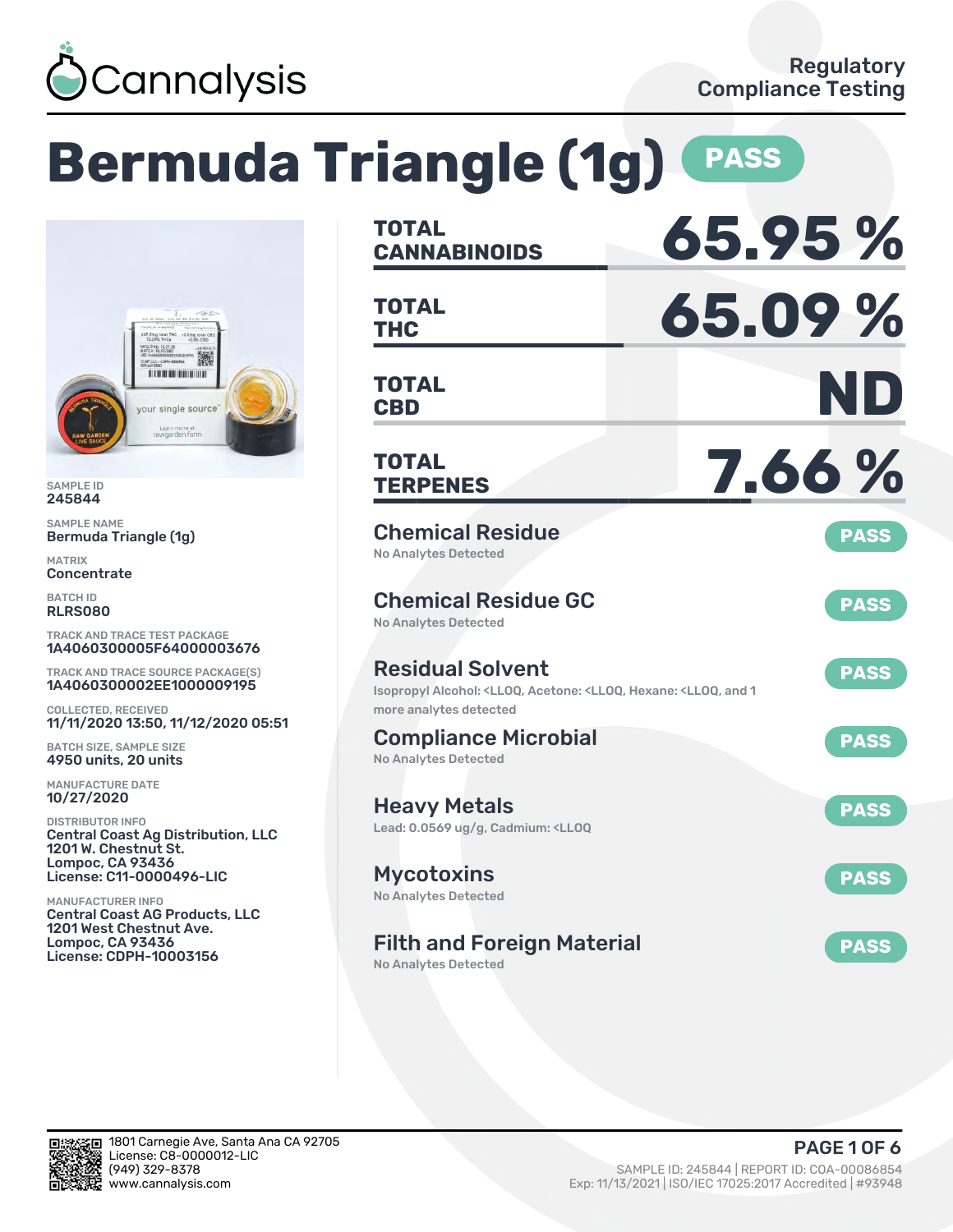

# CANNABINOID ANALYSIS

TOTAL THC,CBD, and CANNABINOIDS value(s) have been decarboxylated.

| TOTAL THC:          | 650.9 mg/g (65.09 %), 650.9 mg per package |
|---------------------|--------------------------------------------|
| TOTAL CBD:          | ND                                         |
| TOTAL CANNABINOIDS: | 659.5 mg/g (65.95 %)                       |

UNIT OF MEASUREMENT: Milligrams per Gram(mg/g)

| <b>ANALYTE</b>         | <b>RESULT</b>        | LOD    | <b>LLOO</b> | <b>ANALYTE</b>   | <b>RESULT</b>         | LOD    | LL <sub>00</sub> |
|------------------------|----------------------|--------|-------------|------------------|-----------------------|--------|------------------|
| THCa                   | 711.3 mg/g (71.13 %) | 0.2000 | 0.4000      | CBD <sub>v</sub> | ND.                   | 0.2000 | 0.4000           |
| D9THC                  | 27.04 mg/g (2.704 %) | 0.2000 | 0.4000      | CBGa             | 7.609 mg/g (0.7609 %) | 0.2000 | 0.4000           |
| D8THC                  | ND                   | 0.2000 | 0.4000      | <b>CBG</b>       | 1.943 mg/g (0.1943 %) | 0.2000 | 0.4000           |
| <b>THC<sub>v</sub></b> | ND                   | 0.2000 | 0.4000      | <b>CBN</b>       | ND.                   | 0.2000 | 0.4000           |
| CBDa                   | <b>ND</b>            | 0.2000 | 0.4000      | CBC              | <b>ND</b>             | 0.2000 | 0.4000           |
| CBD                    | ND                   | 0.2000 | 0.4000      |                  |                       |        |                  |
|                        |                      |        |             |                  |                       |        |                  |

#### ADDITIONAL INFORMATION

| Method:              | SOP-TECH-001 | Sample Prepped: 11/12/2020 13:45  | Sample Approved: 11/13/2020 10:09  |  |
|----------------------|--------------|-----------------------------------|------------------------------------|--|
| Instrument: UPLC-DAD |              | Sample Analyzed: 11/12/2020 18:58 | Prep-Analytical Batch: 23313-18017 |  |



## TERPENE ANALYSIS

| UNIT OF MEASUREMENT: | Milligrams per Gram(mg/g) |
|----------------------|---------------------------|
|----------------------|---------------------------|

| <b>ANALYTE</b>   | <b>RESULT</b>                                                                                                                     | <b>LOD</b> | <b>LLOQ</b> | <b>ANALYTE</b>         | <b>RESULT</b>            | LOD    | <b>LLOO</b> |
|------------------|-----------------------------------------------------------------------------------------------------------------------------------|------------|-------------|------------------------|--------------------------|--------|-------------|
| 3-Carene         | <b>ND</b>                                                                                                                         | 0.5000     | 1.000       | Alpha bisabolol        | 1.421 mg/g $(0.1421\%)$  | 0.5000 | 1.000       |
| Alpha cedrene    | <b>ND</b>                                                                                                                         | 0.5000     | 1.000       | Alpha humulene         | 4.472 mg/g (0.4472 %)    | 0.5000 | 1.000       |
| Alpha pinene     | 1.896 mg/g $(0.1896\%)$                                                                                                           | 0.5000     | 1.000       | Alpha terpinene        | <b>ND</b>                | 0.5000 | 1.000       |
| Alpha terpineol  | 1.214 mg/g $(0.1214\%)$                                                                                                           | 0.3300     | 0.6500      | Beta caryophyllene     | 13.56 mg/g (1.356 %)     | 0.5000 | 1.000       |
| Beta myrcene     | 28.26 mg/g (2.826 %)                                                                                                              | 0.5000     | 1.000       | Beta pinene            | 1.544 mg/g (0.1544 %)    | 0.6100 | 1.210       |
| <b>Borneol</b>   | ND.                                                                                                                               | 0.5000     | 1.000       | Camphene               | <b>ND</b>                | 0.5000 | 1.000       |
| Camphor          | <b>ND</b>                                                                                                                         | 0.5000     | 1.000       | Caryophyllene oxide ND |                          | 0.5000 | 1.000       |
| Cedrol           | <b>ND</b>                                                                                                                         | 0.5000     | 1.000       | Cis nerolidol          | <b>ND</b>                | 0.5000 | 1.000       |
| Eucalyptol       | <b>ND</b>                                                                                                                         | 0.5000     | 1.000       | Fenchol                | 1.626 mg/g (0.1626 %)    | 0.5000 | 1.000       |
| Fenchone         | <b>ND</b>                                                                                                                         | 0.5000     | 1.000       | Gamma terpinene        | <b>ND</b>                | 0.5000 | 1.000       |
| Gamma terpineol  | <b>ND</b>                                                                                                                         | 0.1000     | 0.2100      | Geranyl acetate        | <b>ND</b>                | 0.5000 | 1.000       |
| Guaiol           | <lloq< td=""><td>0.5000</td><td>1.000</td><td>Isoborneol</td><td><b>ND</b></td><td>0.5000</td><td>1.000</td></lloq<>              | 0.5000     | 1.000       | Isoborneol             | <b>ND</b>                | 0.5000 | 1.000       |
| Isopulegol       | <b>ND</b>                                                                                                                         | 0.5000     | 1.000       | Limonene               | 11.70 mg/g (1.170 %)     | 0.5000 | 1.000       |
| Linalool         | 3.064 mg/g (0.3064 %)                                                                                                             | 0.5000     | 1.000       | Menthol                | <b>ND</b>                | 0.5000 | 1.000       |
| Ocimene 1        | <lloq< td=""><td>0.1600</td><td>0.3100</td><td>Ocimene 2</td><td>4.058 mg/g (0.4058 %)</td><td>0.3500</td><td>0.6900</td></lloq<> | 0.1600     | 0.3100      | Ocimene 2              | 4.058 mg/g (0.4058 %)    | 0.3500 | 0.6900      |
| P-cymene         | <b>ND</b>                                                                                                                         | 0.5200     | 1.050       | P-mentha-1,5-diene ND  |                          | 0.5000 | 1.000       |
| Pulegone         | <b>ND</b>                                                                                                                         | 0.5000     | 1.000       | Sabinene               | <b>ND</b>                | 0.5000 | 1.000       |
| Sabinene hydrate | <b>ND</b>                                                                                                                         | 0.5000     | 1.000       | Terpinolene            | 1.772 mg/g $(0.1772 \%)$ | 0.5000 | 1.000       |
|                  | Trans beta farnesene 2.037 mg/g (0.2037 %)                                                                                        | 0.5000     | 1.000       | Trans nerolidol        | <b>ND</b>                | 0.5000 | 1.000       |
| Valencene        | <b>ND</b>                                                                                                                         | 0.5000     | 1.000       |                        |                          |        |             |

#### ADDITIONAL INFORMATION

| Method:     | SOP-TEC |
|-------------|---------|
| Instrument: | GC-MS-F |

Method: SOP-TECH-027 Sample Prepped: 11/12/2020 13:11 Sample Approved: 11/13/2020 17:18 Prep-Analytical Batch: 23311-18000

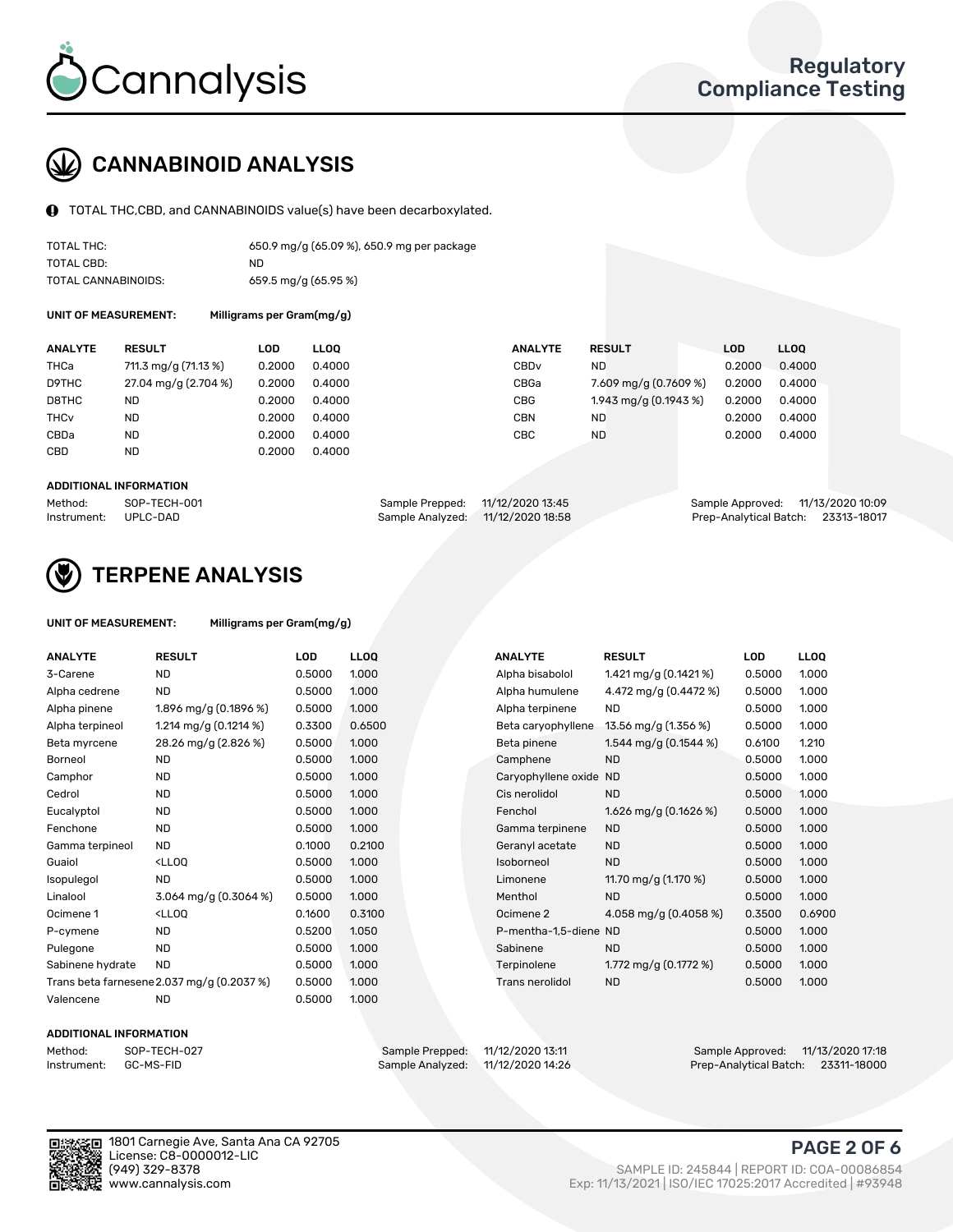

# CHEMICAL RESIDUE ANALYSIS PASS

UNIT OF MEASUREMENT: Micrograms per Gram(ug/g)

| <b>ANALYTE</b>    | <b>RESULT</b> | LOD    | LLOQ   | <b>ACTION LEVEL</b> |      | <b>ANALYTE</b>      | <b>RESULT</b> | LOD    | <b>LLOQ</b> | <b>ACTION LEVEL</b> |      |
|-------------------|---------------|--------|--------|---------------------|------|---------------------|---------------|--------|-------------|---------------------|------|
| Abamectin         | <b>ND</b>     | 0.0200 | 0.0400 | 0.1000              | Pass | Acephate            | <b>ND</b>     | 0.0200 | 0.0400      | 0.1000              | Pass |
| Acequinocyl       | <b>ND</b>     | 0.0200 | 0.0400 | 0.1000              | Pass | Acetamiprid         | <b>ND</b>     | 0.0200 | 0.0400      | 0.1000              | Pass |
| Aldicarb          | <b>ND</b>     | 0.0200 | 0.0400 | 0.0                 | Pass | Azoxystrobin        | <b>ND</b>     | 0.0200 | 0.0400      | 0.1000              | Pass |
| Bifenazate        | <b>ND</b>     | 0.0200 | 0.0400 | 0.1000              | Pass | <b>Bifenthrin</b>   | <b>ND</b>     | 0.0200 | 0.0400      | 3.000               | Pass |
| <b>Boscalid</b>   | <b>ND</b>     | 0.0200 | 0.0400 | 0.1000              | Pass | Carbaryl            | <b>ND</b>     | 0.0200 | 0.0400      | 0.5000              | Pass |
| Carbofuran        | <b>ND</b>     | 0.0200 | 0.0400 | 0.0                 | Pass | Chlorantraniliprole | <b>ND</b>     | 0.0200 | 0.0400      | 10.00               | Pass |
| Clofentezine      | <b>ND</b>     | 0.0200 | 0.0400 | 0.1000              | Pass | Coumaphos           | <b>ND</b>     | 0.0200 | 0.0400      | 0.0                 | Pass |
| Cyfluthrin        | <b>ND</b>     | 0.4000 | 1.000  | 2.000               | Pass | Cypermethrin        | <b>ND</b>     | 0.4000 | 1.000       | 1.000               | Pass |
| Daminozide        | <b>ND</b>     | 0.0200 | 0.0400 | 0.0                 | Pass | Diazinon            | <b>ND</b>     | 0.0200 | 0.0400      | 0.1000              | Pass |
| <b>Dichlorvos</b> | <b>ND</b>     | 0.0200 | 0.0400 | 0.0                 | Pass | Dimethoate          | <b>ND</b>     | 0.0200 | 0.0400      | 0.0                 | Pass |
| Dimethomorph      | <b>ND</b>     | 0.0200 | 0.0400 | 2.000               | Pass | Ethoprophos         | <b>ND</b>     | 0.0200 | 0.0400      | 0.0                 | Pass |
| Etofenprox        | <b>ND</b>     | 0.0200 | 0.0400 | 0.0                 | Pass | Etoxazole           | <b>ND</b>     | 0.0200 | 0.0400      | 0.1000              | Pass |
| Fenhexamid        | <b>ND</b>     | 0.0200 | 0.0400 | 0.1000              | Pass | Fenoxycarb          | <b>ND</b>     | 0.0200 | 0.0400      | 0.0                 | Pass |
| Fenpyroximate     | <b>ND</b>     | 0.0200 | 0.0400 | 0.1000              | Pass | Fipronil            | <b>ND</b>     | 0.0400 | 0.1000      | 0.0                 | Pass |
| Flonicamid        | <b>ND</b>     | 0.0200 | 0.0400 | 0.1000              | Pass | Fludioxonil         | <b>ND</b>     | 0.0200 | 0.0400      | 0.1000              | Pass |
| Hexythiazox       | <b>ND</b>     | 0.0200 | 0.0400 | 0.1000              | Pass | Imazalil            | <b>ND</b>     | 0.0200 | 0.0400      | 0.0                 | Pass |
| Imidacloprid      | <b>ND</b>     | 0.0200 | 0.0400 | 5.000               | Pass | Kresoxim methyl     | <b>ND</b>     | 0.0200 | 0.0400      | 0.1000              | Pass |
| Malathion         | <b>ND</b>     | 0.0200 | 0.0400 | 0.5000              | Pass | Metalaxyl           | <b>ND</b>     | 0.0200 | 0.0400      | 2.000               | Pass |
| Methiocarb        | <b>ND</b>     | 0.0200 | 0.0400 | 0.0                 | Pass | Methomyl            | <b>ND</b>     | 0.0200 | 0.0400      | 1.000               | Pass |
| Mevinphos         | <b>ND</b>     | 0.0200 | 0.0400 | 0.0                 | Pass | Myclobutanil        | <b>ND</b>     | 0.0200 | 0.0400      | 0.1000              | Pass |
| Naled             | <b>ND</b>     | 0.0200 | 0.0400 | 0.1000              | Pass | Oxamyl              | <b>ND</b>     | 0.0200 | 0.0400      | 0.5000              | Pass |
| Paclobutrazol     | <b>ND</b>     | 0.0200 | 0.0400 | 0.0                 | Pass | Permethrins         | <b>ND</b>     | 0.0400 | 0.1000      | 0.5000              | Pass |
| Phosmet           | <b>ND</b>     | 0.0200 | 0.0400 | 0.1000              | Pass | Piperonyl butoxide  | <b>ND</b>     | 0.0200 | 0.0400      | 3.000               | Pass |
| Prallethrin       | <b>ND</b>     | 0.0200 | 0.0400 | 0.1000              | Pass | Propiconazole       | <b>ND</b>     | 0.0200 | 0.0400      | 0.1000              | Pass |
| Propoxur          | <b>ND</b>     | 0.0200 | 0.0400 | 0.0                 | Pass | Pyrethrins          | <b>ND</b>     | 0.0200 | 0.0400      | 0.5000              | Pass |
| Pyridaben         | <b>ND</b>     | 0.0200 | 0.0400 | 0.1000              | Pass | Spinetoram          | <b>ND</b>     | 0.0200 | 0.0400      | 0.1000              | Pass |
| Spinosad          | <b>ND</b>     | 0.0300 | 0.0700 | 0.1000              | Pass | Spiromesifen        | <b>ND</b>     | 0.0200 | 0.0400      | 0.1000              | Pass |
| Spirotetramat     | <b>ND</b>     | 0.0200 | 0.0400 | 0.1000              | Pass | Spiroxamine         | <b>ND</b>     | 0.0200 | 0.0400      | 0.0                 | Pass |
| Tebuconazole      | <b>ND</b>     | 0.0200 | 0.0400 | 0.1000              | Pass | Thiacloprid         | <b>ND</b>     | 0.0200 | 0.0400      | 0.0                 | Pass |
| Thiamethoxam      | <b>ND</b>     | 0.0200 | 0.0400 | 5.000               | Pass | Trifloxystrobin     | <b>ND</b>     | 0.0200 | 0.0400      | 0.1000              | Pass |
|                   |               |        |        |                     |      |                     |               |        |             |                     |      |

#### ADDITIONAL INFORMATION

Instrument: LC-MS/MS Sample Analyzed: 11/12/2020 15:52 Prep-Analytical Batch: 23327-18009

Method: SOP-TECH-002 Sample Prepped: 11/12/2020 15:47<br>Instrument: LC-MS/MS Sample Approved: Sample Analyzed: 11/12/2020 15:52 Prep-Analytical Batch: 23327-18009



PAGE 3 OF 6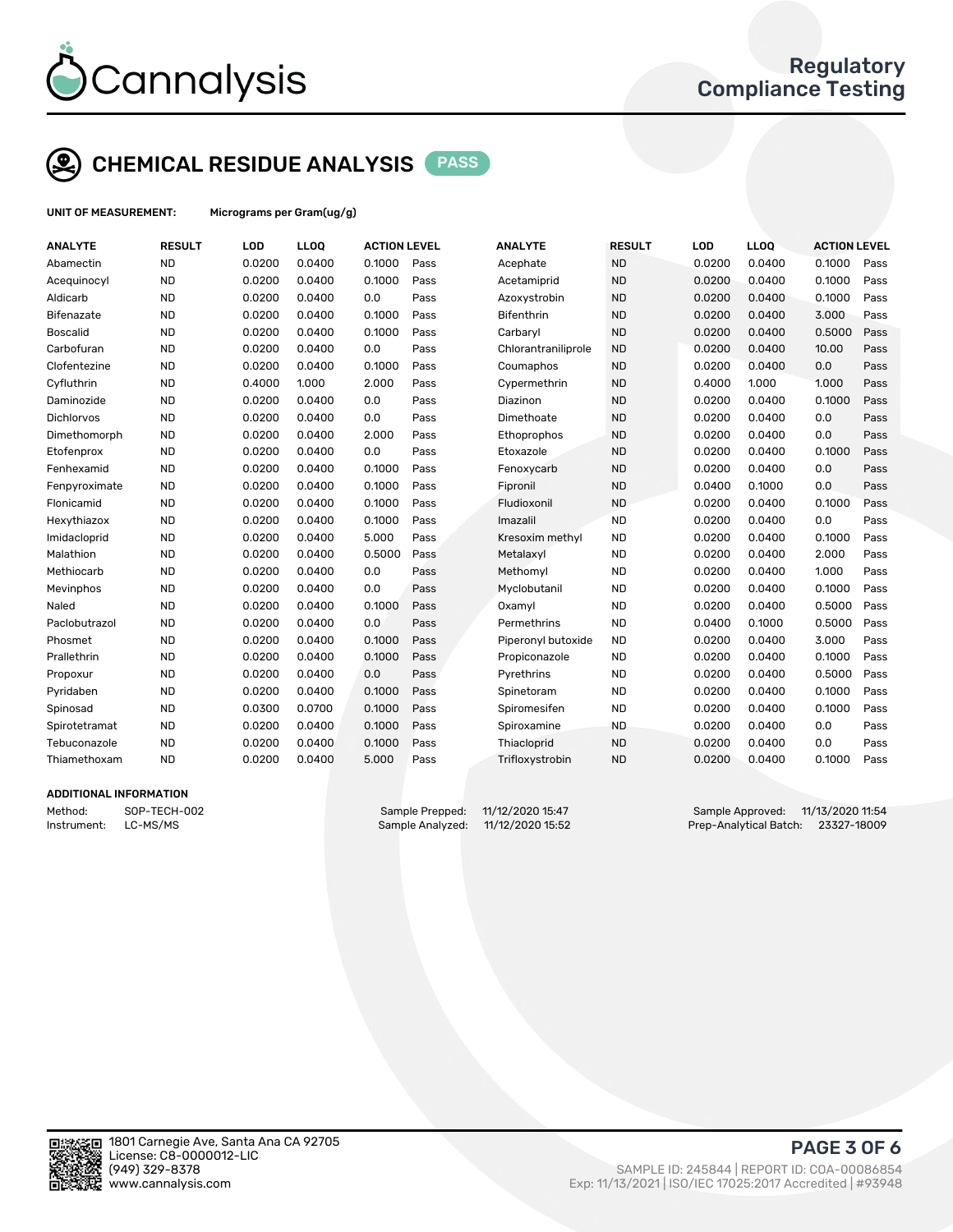

## CHEMICAL RESIDUE GC ANALYSIS PASS

ams per Gram(ug/g)

| <b>ANALYTE</b>                                   | <b>RESULT</b>            | LOD    | <b>LLOO</b> | <b>ACTION LEVEL</b> |                                     | <b>ANALYTE</b>                       | <b>RESULT</b> | LOD              | <b>LLOO</b>            | <b>ACTION LEVEL</b>             |      |
|--------------------------------------------------|--------------------------|--------|-------------|---------------------|-------------------------------------|--------------------------------------|---------------|------------------|------------------------|---------------------------------|------|
| Captan                                           | <b>ND</b>                | 0.1000 | 0.2000      | 0.7000              | Pass                                | Chlordane                            | <b>ND</b>     | 0.0109           | 0.0136                 | 0.0                             | Pass |
| Methyl parathion                                 | <b>ND</b>                | 0.0400 | 0.1000      | 0.0                 | Pass                                | <b>PCNB</b>                          | <b>ND</b>     | 0.0200           | 0.0400                 | 0.1000                          | Pass |
| Chlorfenapyr                                     | <b>ND</b>                | 0.0800 | 0.1000      | 0.0                 | Pass                                | Chlorpyrifos                         | <b>ND</b>     | 0.0800           | 0.1000                 | 0.0                             | Pass |
| ADDITIONAL INFORMATION<br>Method:<br>Instrument: | SOP-TECH-010<br>GC-MS/MS |        |             |                     | Sample Prepped:<br>Sample Analyzed: | 11/12/2020 15:47<br>11/12/2020 15:52 |               | Sample Approved: | Prep-Analytical Batch: | 11/13/2020 15:44<br>23328-18010 |      |

### RESIDUAL SOLVENT ANALYSIS PASS

UNIT OF MEASUREMENT: Micrograms per Gram(ug/g)

| <b>ANALYTE</b>       | <b>RESULT</b>                                                                                                                                                                                      | LOD    | <b>LLOO</b> | <b>ACTION LEVEL</b> |      | <b>ANALYTE</b>           | <b>RESULT</b>                                                               | LOD    | LLOO  | <b>ACTION LEVEL</b> |      |
|----------------------|----------------------------------------------------------------------------------------------------------------------------------------------------------------------------------------------------|--------|-------------|---------------------|------|--------------------------|-----------------------------------------------------------------------------|--------|-------|---------------------|------|
| Acetone              | <lloo< td=""><td>5.000</td><td>250.0</td><td>5000</td><td>Pass</td><td>Acetonitrile</td><td><b>ND</b></td><td>5.000</td><td>50.00</td><td>410.0</td><td>Pass</td></lloo<>                          | 5.000  | 250.0       | 5000                | Pass | Acetonitrile             | <b>ND</b>                                                                   | 5.000  | 50.00 | 410.0               | Pass |
| Benzene              | <b>ND</b>                                                                                                                                                                                          | 0.5000 | 1.000       | 1.000               | Pass | <b>Butane</b>            | <b>ND</b>                                                                   | 76.80  | 96.00 | 5000                | Pass |
| Chloroform           | <b>ND</b>                                                                                                                                                                                          | 0.5000 | 1.000       | 1.000               | Pass | Ethanol                  | <b>ND</b>                                                                   | 10.00  | 50.00 | 5000                | Pass |
| <b>Ethyl Acetate</b> | <b>ND</b>                                                                                                                                                                                          | 5.000  | 50.00       | 5000                | Pass | <b>Ethyl Ether</b>       | <b>ND</b>                                                                   | 25.00  | 50.00 | 5000                | Pass |
| Ethylene oxide       | <b>ND</b>                                                                                                                                                                                          | 0.5000 | 1.000       | 1.000               | Pass | Heptane                  | <b>ND</b>                                                                   | 1.000  | 5.000 | 5000                | Pass |
| Hexane               | <lloo< td=""><td>0.5000</td><td>5.000</td><td>290.0</td><td>Pass</td><td><b>Isopropyl Alcohol</b></td><td><lloo< td=""><td>5.000</td><td>50.00</td><td>5000</td><td>Pass</td></lloo<></td></lloo<> | 0.5000 | 5.000       | 290.0               | Pass | <b>Isopropyl Alcohol</b> | <lloo< td=""><td>5.000</td><td>50.00</td><td>5000</td><td>Pass</td></lloo<> | 5.000  | 50.00 | 5000                | Pass |
| Methanol             | <b>ND</b>                                                                                                                                                                                          | 10.00  | 50.00       | 3000                | Pass | Methylene chloride       | <b>ND</b>                                                                   | 0.5000 | 1.000 | 1.000               | Pass |
| Pentane              | <b>ND</b>                                                                                                                                                                                          | 1.000  | 50.00       | 5000                | Pass | Propane                  | <b>ND</b>                                                                   | 16.00  | 20.00 | 5000                | Pass |
| Toluene              | <lloo< td=""><td>0.5000</td><td>1.000</td><td>890.0</td><td>Pass</td><td>Xvlenes</td><td><b>ND</b></td><td>6.000</td><td>100.0</td><td>2170</td><td>Pass</td></lloo<>                              | 0.5000 | 1.000       | 890.0               | Pass | Xvlenes                  | <b>ND</b>                                                                   | 6.000  | 100.0 | 2170                | Pass |
| Trichloroethylene    | <b>ND</b>                                                                                                                                                                                          | 0.2500 | 1.000       | 1.000               | Pass | 1.2-Dichloroethane       | <b>ND</b>                                                                   | 0.5000 | 1.000 | 1.000               | Pass |

#### ADDITIONAL INFORMATION

| ADDITIONAL INFORMATION |              |                                   |                                  |                                    |  |
|------------------------|--------------|-----------------------------------|----------------------------------|------------------------------------|--|
| Method:                | SOP-TECH-021 |                                   | Sample Prepped: 11/12/2020 14:13 | Sample Approved: 11/13/2020 12:03  |  |
| Instrument:            | HS-GC-MS/FID | Sample Analyzed: 11/12/2020 14:14 |                                  | Prep-Analytical Batch: 23314-17999 |  |



UNIT OF MEASUREMENT: Cycle Threshold (Ct)

| <b>ANALYTE</b> | <b>RESULT</b>              | LOD   | <b>LLOO</b> |     | <b>ACTION LEVEL</b> | <b>ANALYTE</b>   | <b>RESULT</b> | <b>LOD</b> | <b>LLOO</b>            |                  | <b>ACTION LEVEL</b> |
|----------------|----------------------------|-------|-------------|-----|---------------------|------------------|---------------|------------|------------------------|------------------|---------------------|
| A.fumigatus    | <b>ND</b>                  | 33.00 | 0.0         | 0.0 | Pass                | A. flavus        | <b>ND</b>     | 33.00      | 0.0                    | 0.0              | Pass                |
| A. niger       | <b>ND</b>                  | 33.00 | 0.0         | 0.0 | Pass                | A. terreus       | <b>ND</b>     | 33.00      | 0.0                    | 0.0              | Pass                |
| <b>STEC</b>    | <b>ND</b>                  | 33.00 | 0.0         | 0.0 | Pass                | Salmonella spp   | <b>ND</b>     | 33.00      | 0.0                    | 0.0              | Pass                |
|                | ADDITIONAL INFORMATION     |       |             |     |                     |                  |               |            |                        |                  |                     |
| Method:        | SOP-TECH-016, SOP-TECH-022 |       |             |     | Sample Prepped:     | 11/13/2020 06:25 |               |            | Sample Approved:       | 11/13/2020 11:17 |                     |
| Instrument:    | aPCR                       |       |             |     | Sample Analyzed:    | 11/13/2020 06:29 |               |            | Prep-Analytical Batch: |                  | 23336-18019         |



PAGE 4 OF 6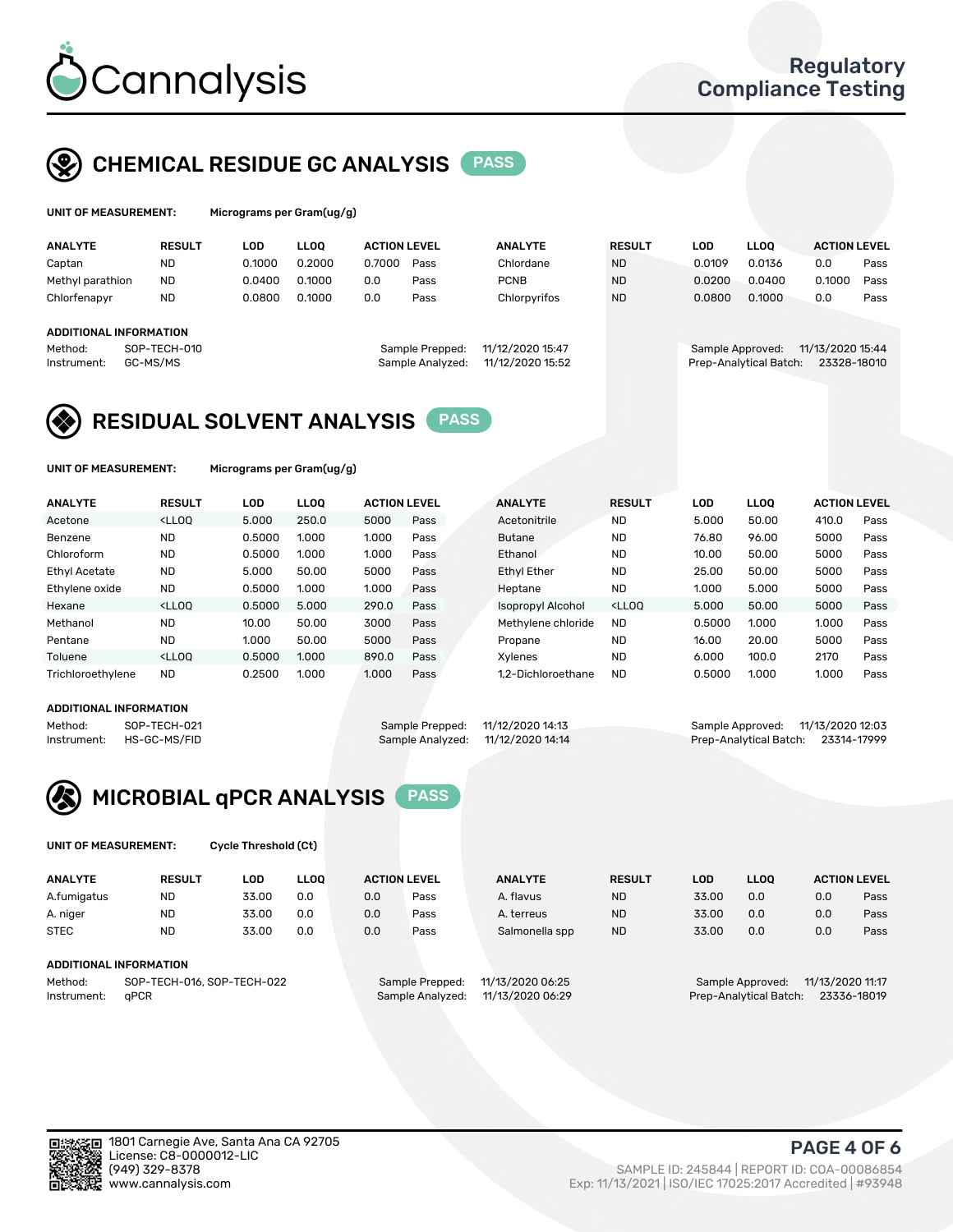



| UNIT OF MEASUREMENT:   |                                                  | Micrograms per Gram(ug/g) |             |                     |                                     |                                      |                                                                                 |            |                                            |                                 |      |
|------------------------|--------------------------------------------------|---------------------------|-------------|---------------------|-------------------------------------|--------------------------------------|---------------------------------------------------------------------------------|------------|--------------------------------------------|---------------------------------|------|
| <b>ANALYTE</b>         | <b>RESULT</b>                                    | LOD                       | <b>LLOO</b> | <b>ACTION LEVEL</b> |                                     | <b>ANALYTE</b>                       | <b>RESULT</b>                                                                   | <b>LOD</b> | <b>LLOO</b>                                | <b>ACTION LEVEL</b>             |      |
| Arsenic                | <b>ND</b>                                        | 0.0200                    | 0.0500      | 0.2000              | Pass                                | Cadmium                              | <lloq< td=""><td>0.0050</td><td>0.0500</td><td>0.2000</td><td>Pass</td></lloq<> | 0.0050     | 0.0500                                     | 0.2000                          | Pass |
| Lead                   | $0.0569$ ug/g                                    | 0.0100                    | 0.0500      | 0.5000 Pass         |                                     | Mercury                              | <b>ND</b>                                                                       | 0.0030     | 0.0500                                     | 0.1000                          | Pass |
| Method:<br>Instrument: | ADDITIONAL INFORMATION<br>SOP-TECH-013<br>ICP-MS |                           |             |                     | Sample Prepped:<br>Sample Analyzed: | 11/13/2020 08:16<br>11/13/2020 08:20 |                                                                                 |            | Sample Approved:<br>Prep-Analytical Batch: | 11/13/2020 14:45<br>23343-18022 |      |
| (第)                    | <b>MYCOTOXINS ANALYSIS</b>                       |                           |             | <b>PASS</b>         |                                     |                                      |                                                                                 |            |                                            |                                 |      |

|  | UNII UF MEASUREMENI: |  |
|--|----------------------|--|
|  |                      |  |

T OF MEASUREMENT: Micrograms per Kilogram(ug/kg)

| <b>ANALYTE</b>          | <b>RESULT</b> | LOD   | <b>LLOO</b> | <b>ACTION LEVEL</b> |      | <b>ANALYTE</b> | <b>RESULT</b> | LOD   | <b>LLOO</b> | <b>ACTION LEVEL</b> |      |
|-------------------------|---------------|-------|-------------|---------------------|------|----------------|---------------|-------|-------------|---------------------|------|
| Aflatoxin B1            | <b>ND</b>     | 1.000 | 2.000       |                     | N/A  | Aflatoxin B2   | <b>ND</b>     | 2.000 | 5.000       |                     | N/A  |
| Aflatoxin G1            | <b>ND</b>     | 2.000 | 5.000       |                     | N/A  | Aflatoxin G2   | <b>ND</b>     | 2.000 | 5.000       |                     | N/A  |
| <b>Total Aflatoxins</b> | <b>ND</b>     | 10.00 | 14.00       | 20.00               | Pass | Ochratoxin A   | <b>ND</b>     | 1.000 | 2.000       | 20.00               | Pass |
|                         |               |       |             |                     |      |                |               |       |             |                     |      |

#### ADDITIONAL INFORMATION

Method: SOP-TECH-020 Sample Prepped: 11/12/2020 12:16 Sample Approved: 11/13/2020 12:15 Instrument: LC-MS/MS Sample Analyzed: 11/12/2020 12:17 Prep-Analytical Batch: 23304-17990



|  |  | UNIT OF MEASUREMENT: |
|--|--|----------------------|
|  |  |                      |

Filth and Foreign Matter (%, #/3g)

| <b>ANALYTE</b>         | <b>RESULT</b>                     | LOD | <b>LLOO</b> | <b>ACTION LEVEL</b> |                                     | <b>ANALYTE</b>                       | <b>RESULT</b> | LOD | LLOO                                       | <b>ACTION LEVEL</b>             |      |
|------------------------|-----------------------------------|-----|-------------|---------------------|-------------------------------------|--------------------------------------|---------------|-----|--------------------------------------------|---------------------------------|------|
| IF RH ME               | <b>ND</b>                         | 0.0 | 0.0         | 1.000               | Pass                                | <b>IFM</b>                           | <b>ND</b>     | 0.0 | 0.0                                        | 25.00                           | Pass |
| Mold                   | <b>ND</b>                         | 0.0 | 0.0         | 25.00               | Pass                                | <b>SSCD</b>                          | <b>ND</b>     | 0.0 | 0.0                                        | 25.00                           | Pass |
| ADDITIONAL INFORMATION |                                   |     |             |                     |                                     |                                      |               |     |                                            |                                 |      |
| Method:<br>Instrument: | SOP-TECH-009<br>Visual Inspection |     |             |                     | Sample Prepped:<br>Sample Analyzed: | 11/12/2020 11:53<br>11/12/2020 11:53 |               |     | Sample Approved:<br>Prep-Analytical Batch: | 11/12/2020 12:11<br>23305-17988 |      |